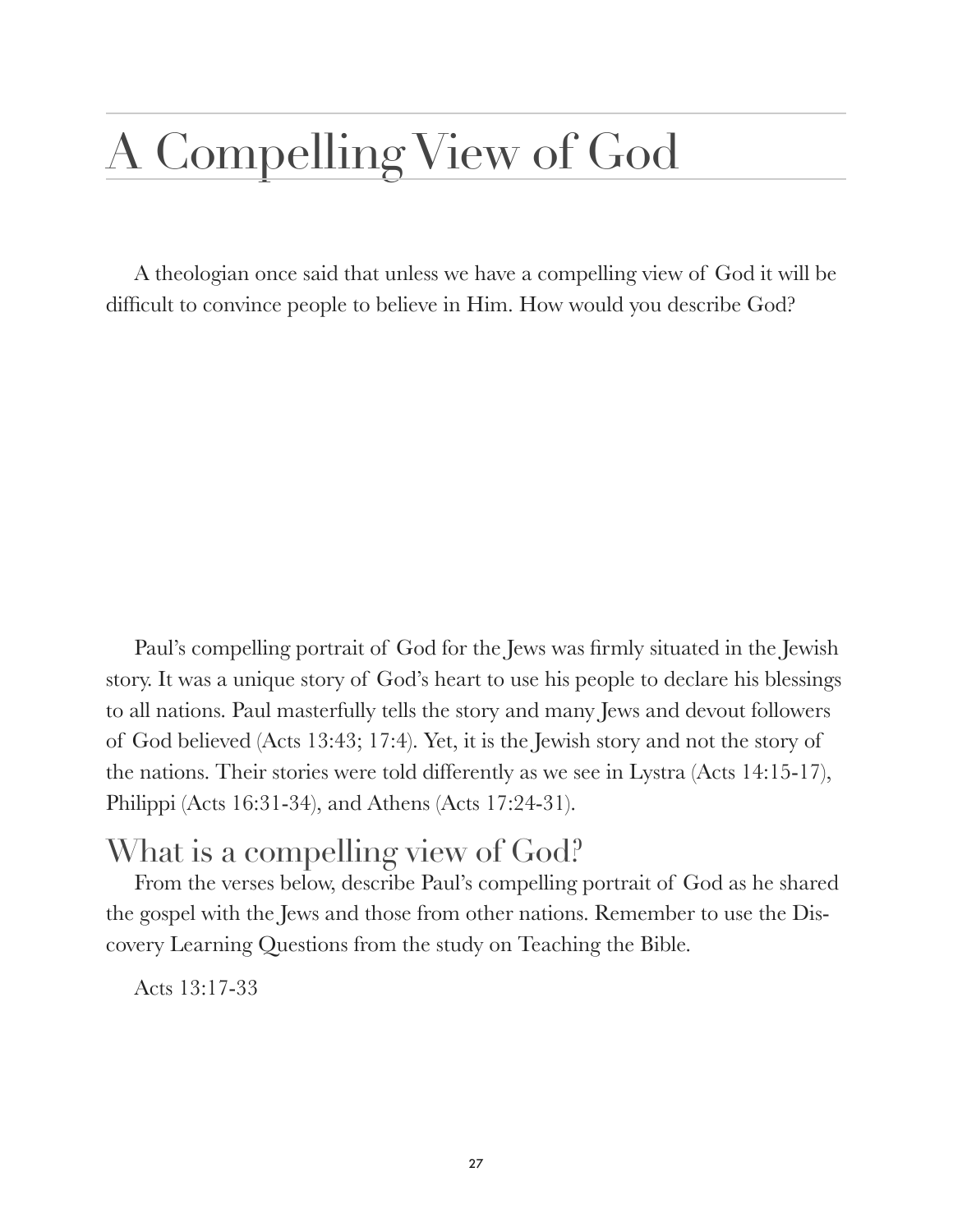Acts 17:3-7

Acts 14:15-17

Acts 16:31-34

Acts 17:24-31

### God's Uniqueness

The Bible describes many characteristics that make God unique. Three of those are His omniscience, omnipresence, and omnipotence. Read each of the verses below and describe how God is unique. Pay close attention to the subject of the verse. Who are the authors talking about?

Matthew 9:4

Matthew 28:18

Matthew 28:20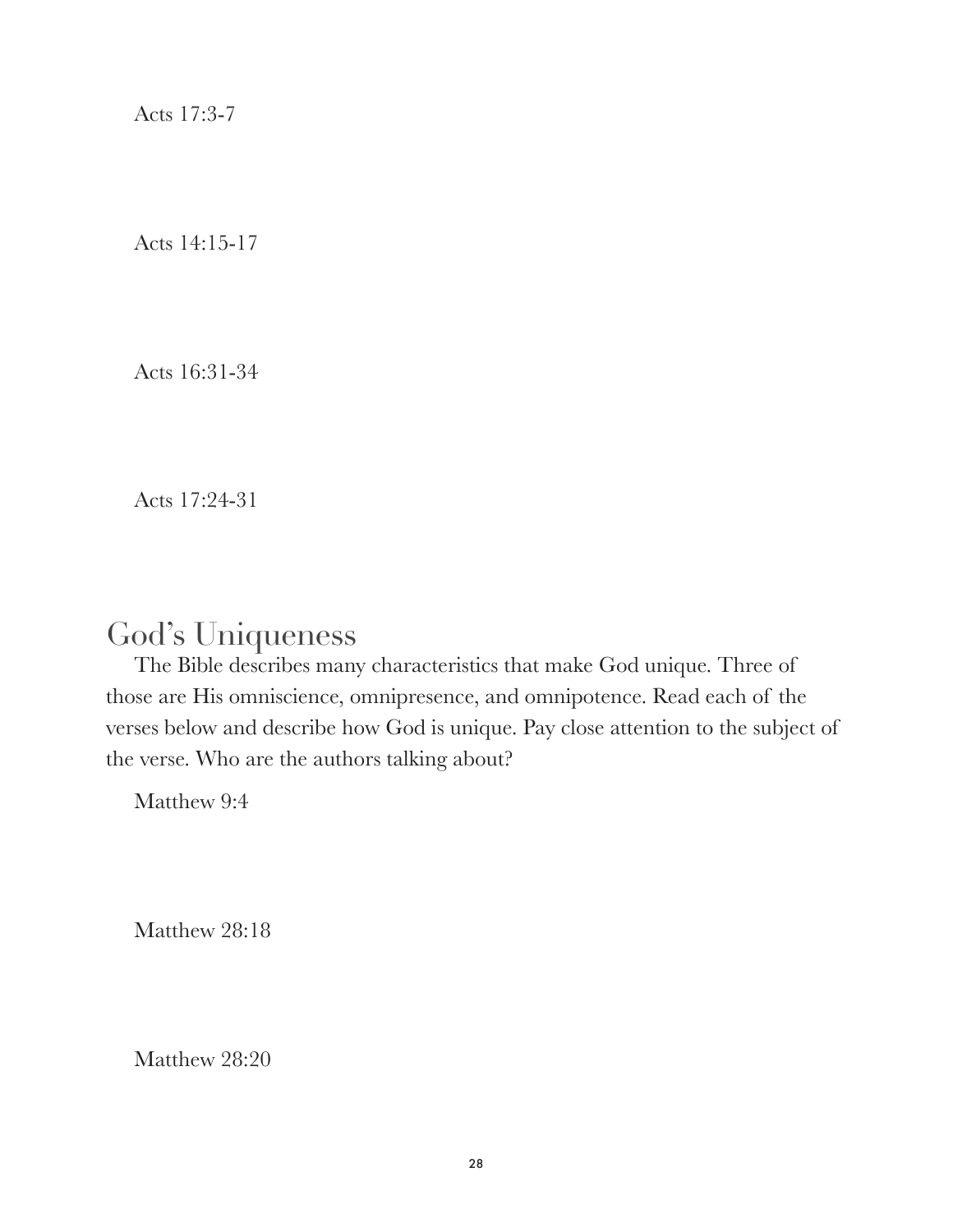1 Corinthians 2:10-11

Luke 1:35-37

1 Corinthians 6:19

### God's Unique Role in Missions

As you saw in your study of the previous verses, an important aspect of God's uniqueness is His three in oneness: Father, Son, and Holy Spirit. Read these verses from Paul's description of God in Ephesians to see how the Father, Son, and Holy Spirit work together. How do they relate to God's Role in Missions?

Ephesians 1:3-5

Ephesians 1:10

Ephesians 1:14

Ephesians 3:6